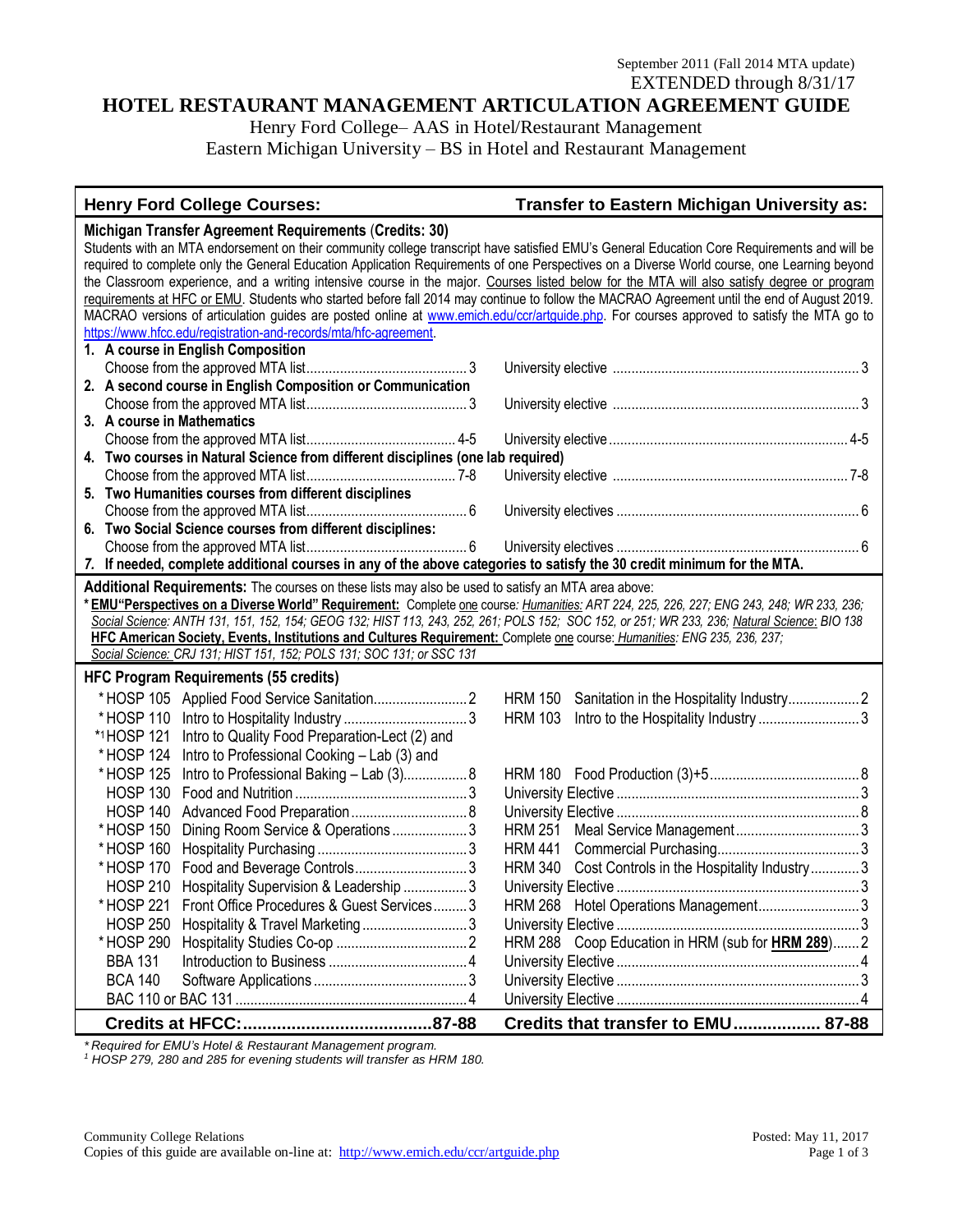# **HOTEL RESTAURANT MANAGEMENT ARTICULATION AGREEMENT GUIDE**

Henry Ford College– AAS in Hotel/Restaurant Management Eastern Michigan University – BS in Hotel and Restaurant Management

#### **Completion of the Hotel and Restaurant Management Program at EMU**

# **Major Requirements (34 credits)**

| <b>Specialization Courses (21 credits)</b>                                                                                       |  |  |  |  |
|----------------------------------------------------------------------------------------------------------------------------------|--|--|--|--|
| <b>HRM 376</b><br>Legal Aspects of the Hospitality Industry. 3                                                                   |  |  |  |  |
| <sup>1</sup> HRM 389L Cooperative Educ. in Hotel & Rest. Mgmt3                                                                   |  |  |  |  |
| Human Resource Issues in Hosp Industry3<br><b>HRM 410</b>                                                                        |  |  |  |  |
| Seminar in Hospitality Management 3<br><b>HRM 430</b>                                                                            |  |  |  |  |
| <b>HRM 450</b>                                                                                                                   |  |  |  |  |
| Hospitality Industry Marketing3<br><b>HRM 470</b>                                                                                |  |  |  |  |
| Strategies in Hospitality Management3<br><b>HRM 496</b>                                                                          |  |  |  |  |
| <b>Restricted Elective Courses (12 credits)</b>                                                                                  |  |  |  |  |
|                                                                                                                                  |  |  |  |  |
| HRM 177/178/179 Special Topics (1/2/3)                                                                                           |  |  |  |  |
| HRM 277/278/279 Special Topics (1/2/3)                                                                                           |  |  |  |  |
| People Skills for Hospitality Industry (3)<br>HRM 270                                                                            |  |  |  |  |
| Hospitality Technology Management (3)<br><b>HRM 330</b>                                                                          |  |  |  |  |
| Lodging Facilities Management (3)<br><b>HRM 350</b>                                                                              |  |  |  |  |
| Franchising and Contract Mgmt (3)<br><b>HRM 360</b>                                                                              |  |  |  |  |
| HRM 377/378/379 Special Topics (1/2/3)                                                                                           |  |  |  |  |
| Club and Resort Management (3)<br><b>HRM 396</b>                                                                                 |  |  |  |  |
| Quality Service Management (3)<br><b>HRM 420</b>                                                                                 |  |  |  |  |
| Advanced Foodservice Management (3)<br><b>HRM 460</b>                                                                            |  |  |  |  |
| Advanced Topics in Hospitality Mgmt. (3)<br><b>HRM 465</b>                                                                       |  |  |  |  |
| International Hospitality Management (3)<br><b>HRM 475</b>                                                                       |  |  |  |  |
| Gaming and Casino Management (3)<br><b>HRM 480</b>                                                                               |  |  |  |  |
| HRM 497/498/499 Independent Study (1/2/3)                                                                                        |  |  |  |  |
| <b>Additional Requirements (7 credits)</b>                                                                                       |  |  |  |  |
| STS 300W Intensive Writing in Technology3                                                                                        |  |  |  |  |
| Additional credits<br>. 4                                                                                                        |  |  |  |  |
| Students may choose from the restricted electives above to                                                                       |  |  |  |  |
| bring the total at the four-year college level to 40 credits.                                                                    |  |  |  |  |
|                                                                                                                                  |  |  |  |  |
|                                                                                                                                  |  |  |  |  |
|                                                                                                                                  |  |  |  |  |
| <sup>1</sup> Satisfies EMU's Learning beyond the Classroom requirement.<br>*A minimum of 124 credits is required for graduation. |  |  |  |  |
|                                                                                                                                  |  |  |  |  |

### **Suggested Sequence for completing the program**

|                                                         |                        | <b>Spring/Summer Semester</b>                                                                                              | (6 credits)            |
|---------------------------------------------------------|------------------------|----------------------------------------------------------------------------------------------------------------------------|------------------------|
|                                                         |                        | STS 300W Intensive Writing in Technology3                                                                                  |                        |
|                                                         | <b>Fall Semester</b>   | HRM 376 Legal Aspects of the Hosp Industry3<br>HRM 410 Human Resource Issues in Hosp Mgmt 3                                | (12 credits)           |
|                                                         | <b>Winter Semester</b> | HRM 430 Seminar in Hospitality Management3<br>HRM 450 Meetings and Events Mgmt3<br>HRM 470 Hospitality Industry Marketing3 | $(15 \text{ credits})$ |
|                                                         |                        | <b>Spring/Summer Semester</b><br>HRM 496 Strategies in the Hospitality Industry3                                           | (6 credits)            |
| For other semesters that courses are offered see Course |                        |                                                                                                                            |                        |

*Rotation at <http://www.emich.edu/sts/hrm/undergrad%20programs.htm>*